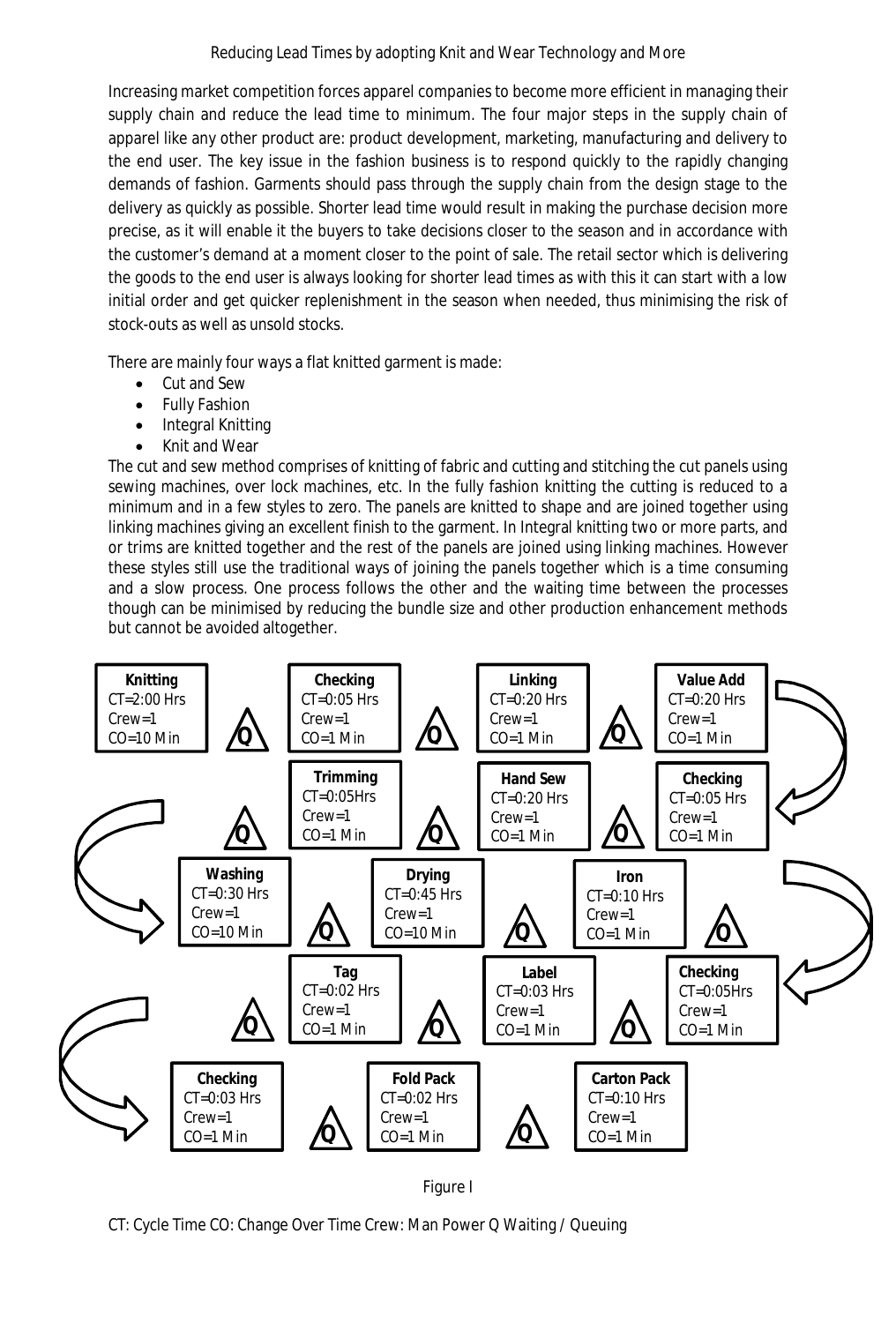In the traditional way the production from yarn to a ready garment involves many processes, it starts with knitting of panels which are finished and steamed for cutting, sewing, linking, hand sewing of trim ends, final finishing, pressing, labelling, tagging, folding, packing and forwarding. The traditional production of flat knitted garments thus consists of several time consuming processes. There is unavoidable waiting time in between processes that increases the time to complete a garment as shown in the figure I given above.

The Knit and Wear method or the Whole Garment method knits the whole garment on the machine itself. The garment knitted on The Knit and Wear Machine or on The Whole Garment Machine is almost *a* ready to wear garment and does not need any stitching. The garment is knitted in tubular form, three tubes one for front and back and two for sleeves are knitted simultaneously. These tubes are joined together to form an arm hole joint. A mock seam is created with fashioning marks and the body reduces to the desired neck width. Neck is formed as desired and is closed by casting off. There are no side seams, armhole seams or shoulder seams. The finished garment looks good. As there is too little human element involved in the making of the garment, there is amazing similarity in the finished product lot which at times can be difficult to achieve by other

**Knitting** CT=2:00 Hrs Crew=1 CO=10 Min



**Checking**

Crew= CO=1 Min

**Drying** CT=0:45 Hrs Crew= CO=1 Min

**Q**

**Carton Packed**  $CT=0:10$  Hrs Crew=1 CO=1 Min

Figure II

CO=1 Min